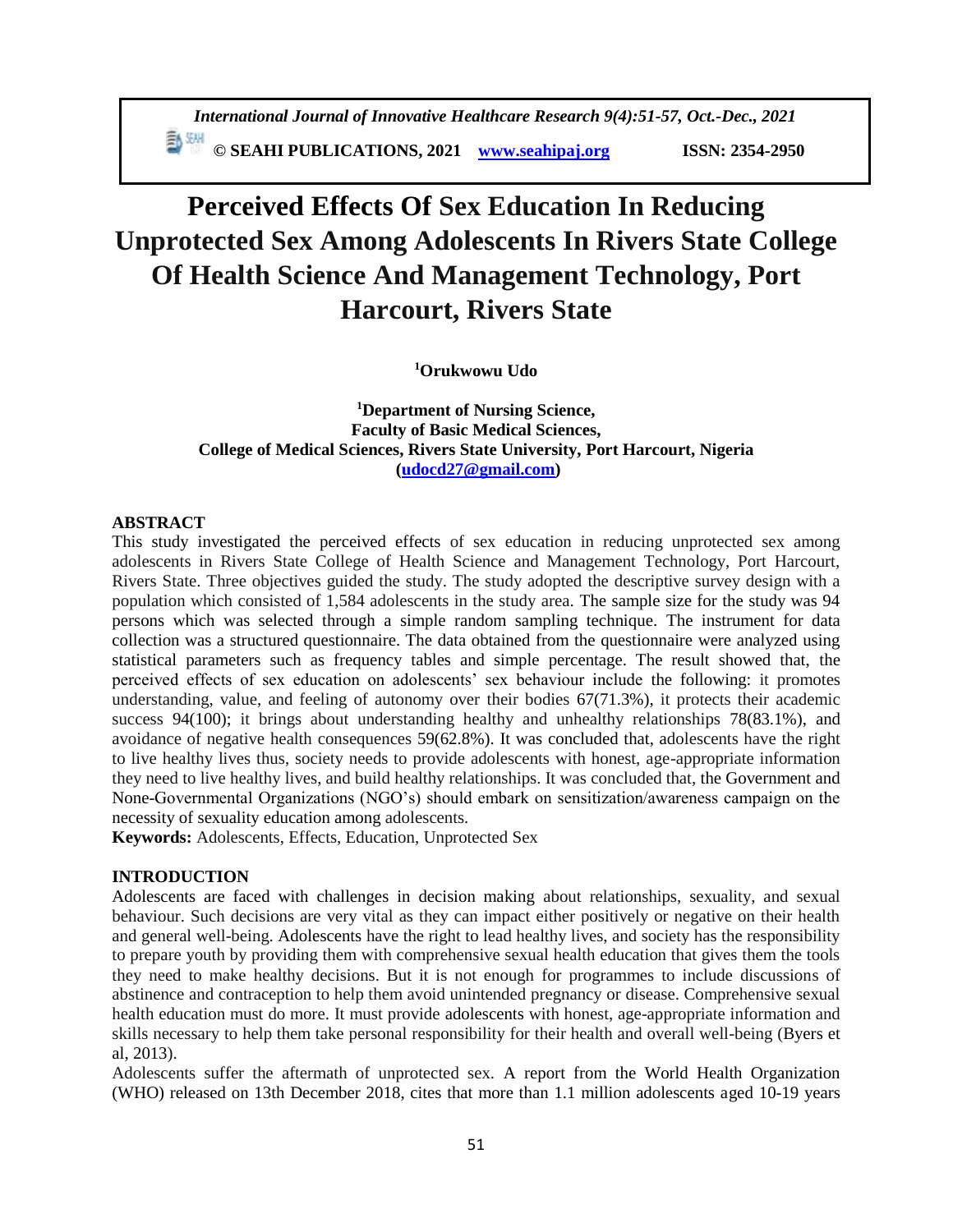died in 2016 or more than 3,000 per day. Most of the causes of their deaths were traffic injuries, HIV/AIDS, labour, and the practice of abortion (Wight, Plummer & Ross, 2012). In developing countries, approximately about 16 million girls aged 15-19 years and 2.5 million girls under the age of 16 give birth each year. Generally, the complication during pregnancy and labour emerges as the main cause of their deaths. Annually, nearly 3.9 million girls aged 15-19 years undergo unsafe abortions that ultimately end their lives. An adolescent mother (aged 10-19 years) faces a higher risk of eclampsia, endometritis during puerperium, and of asystemic infection than those of aged 20 years and over. Such higher risk also impacts on adolescents' deaths (WHO, 2018). The underlying factors of the high adolescents' pregnancy rate, according to Achema, Emmanuel and Moses (2015), incorporates a lack of parental care and guidance (46.7%), a lack of self-control (36.7%), and a lack of sex education (13.3%). It also corresponds to the argument of Papri et al. (2016) stating that the underlying factors of the high pregnancy rate among adolescents include; low socioeconomic status, low education level, the family disruption, and the substandard sexual health services and practices. Several studies related to adolescent's sexual behaviours suggest that sex education becomes an alternative to reduce the high rate of sexual activities among adolescents.

Sex education is the provision of information about bodily development, sex, sexuality, and relationships, along with skills-building to help adolescents communicate about and make informed decisions regarding sex and their sexual health. Sex education should occur throughout an adolescent's stage, with information appropriate to their development and cultural background. It should include information about puberty and reproduction, abstinence, contraception and condoms, relationships, sexual violence prevention, body image, gender identity and sexual orientation. It should be taught by trained teachers. Sex education should be informed by evidence of what works best to prevent unintended pregnancy and sexually transmitted infections, but it should also respect adolescents' right to complete and honest information. Sex education should treat sexual development as a normal, natural part of human development (World Health Organization, WHO, 2018).

Most adolescents are at high risk in one or more self-destructive behaviour such as unsafe sex, experimentation in sex, failure or dropping out of school due to teenage pregnancy and childbearing. Some of the behaviour according to Igbokwe (2012) could be sometimes attributed to lack of basic education concerning sex and sexuality thereby making the knowledge of sex education imperative. Unprotected sexual intercourse, [unintended pregnancy,](https://www.sciencedirect.com/topics/medicine-and-dentistry/unintended-pregnancy) and STIs are not new among adolescents. However, several changes over the past hundred years have had a profound impact on the prevalence, nature, and outcomes of adolescent sexual activity in the United States. Puberty now occurs years earlier and young people marry years later. In addition, access to condoms and other forms of [contraception](https://www.sciencedirect.com/topics/medicine-and-dentistry/contraception) has greatly increased, and society's values about [sex before marriage](https://www.sciencedirect.com/topics/medicine-and-dentistry/premarital-sex) – even pregnancy and childbearing before marriage – have changed considerably. For these and other reasons, many adolescents began having sexual intercourse at increasingly younger ages during the 1960s, 1970s, and 1980s. Consequently, the widening gap between initiation of intercourse and marriage led to a larger proportion of sexually experienced unmarried adolescents, a greater number of sexual partners before marriage, and higher rates of unintended pregnancy, births outside of marriage, and STIs, including HIV (International Technical Guidance on Sexuality Education, 2010).

Although formal sex education has been introduced by many countries to be taught as a full course as part of the curriculum in secondary schools as efforts to ameliorate problems associated with sexuality, it is partially taught as only one unit within a more comprehensive school subjects such as Biology, Home economics, Health science or Physical and health education in Nigeria. This to a large extent has an impact on the sexuality knowledge of in-school adolescents. Sex education is very important to adolescents and our secondary schools is the place where young boys and girls are trained both in character and in learning (Herman, 1999) but suffice is to say that sex, abortion, teenage pregnancy and other juvenile delinquency have made the above objective unrealistic considering the likelihood that adolescents may not be an exception. Thus, it became necessary to investigate the perceived effects of sex education in reducing unprotected sex among adolescents in Rivers State College of Health Science and Management Technology, Port Harcourt, Rivers State.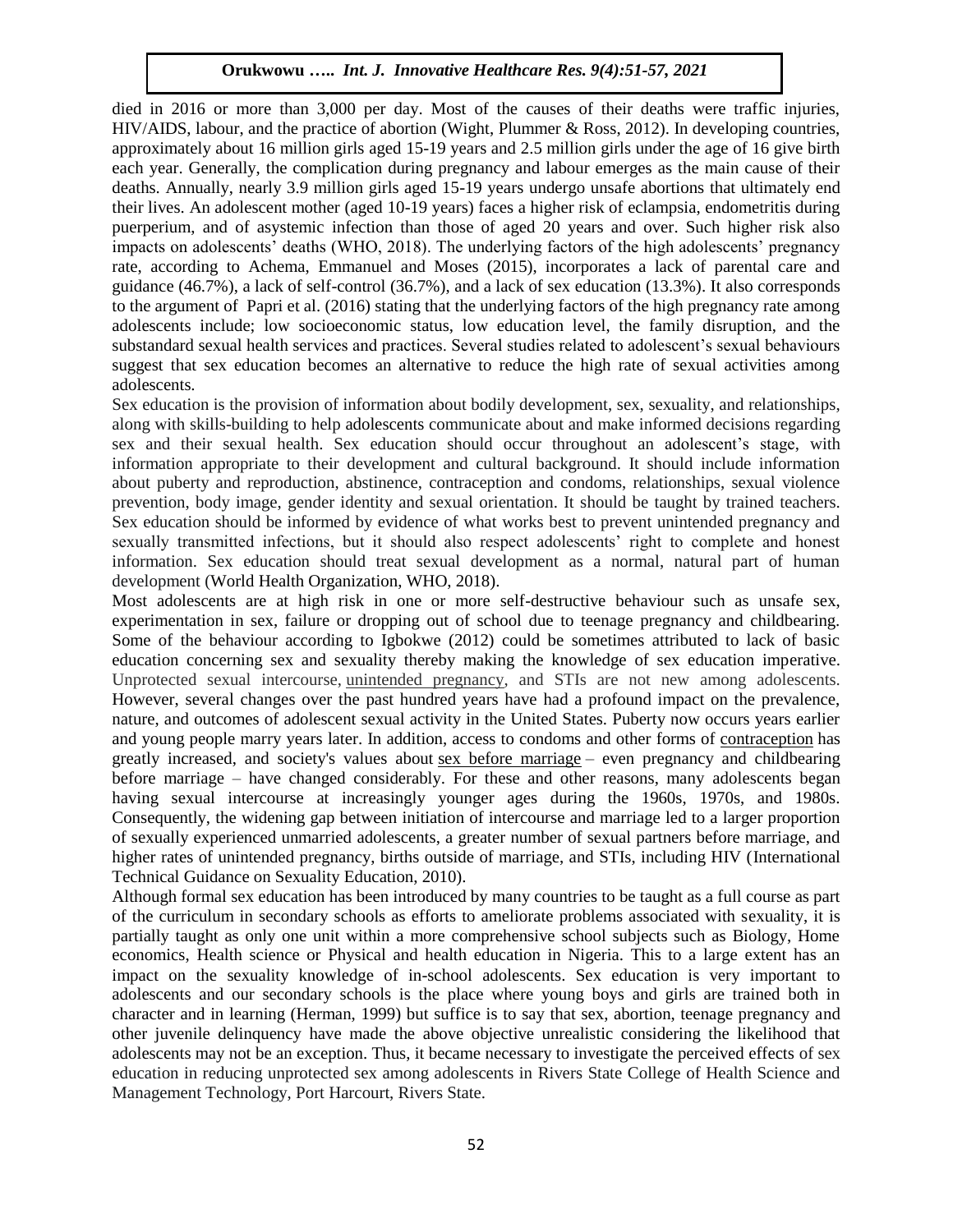# **Objectives of the Study**

The following objectives were stated to guide the study:

- 1. To ascertain the knowledge of sex education among adolescents in Rivers State College of Health Science and Management Technology, Port Harcourt, in Obio/Akpor Local Government Area of Rivers State
- 2. To examine the impacts of sexuality education on the sexual behaviour of the adolescents in Rivers State College of Health Science and Management Technology, Port Harcourt, in Obio/Akpor Local Government Area of Rivers State.
- 3. To assess the effects of unprotected sex among adolescents in the study area

### **Research Questions**

The study provided answers to the following research questions:

- 1. What is the knowledge of sex education among adolescents in Rivers State College of Health Science and Management Technology, Port Harcourt, in Obio/Akpor Local Government Area of Rivers State?
- 2. What are the impacts of sexuality education on the sexual behaviour of the adolescents in Rivers State College of Health Science and Management Technology, Port Harcourt, in Obio/Akpor Local Government Area of Rivers State?
- 3. What are the effects of unprotected sex among adolescents in the study area?

# **METHODOLOGY**

The study adopted the descriptive survey design with a population which consisted of 1,584 adolescents in the study area. The sample size for the study was 94 persons which was selected through a simple random sampling technique and was made realizable by balloting method which gave everyone in the study population equal opportunity of being chosen in the sample size. The instrument for data collection in this study was a structured questionnaire which has two sections, A & B. Section A consists of respondent's socio demographic data while section B focused on the research objectives. The copies of the questionnaire were administered to respondents directly (face-face) and were collected after 3 days as it was completed. The data obtained from the questionnaire were analyzed using statistical parameters such as frequency tables and simple percentage.

### **RESULTS**

The results of the study were presented below in Tables:

| Table 1: Knowledge of sex education |
|-------------------------------------|
|-------------------------------------|

| <b>SN</b>    | <b>Items</b>                                                                                                                                                                                                                                           | Agree<br>$F(\%)$ | <b>Disagree</b><br>$F(\%)$ |
|--------------|--------------------------------------------------------------------------------------------------------------------------------------------------------------------------------------------------------------------------------------------------------|------------------|----------------------------|
| $\mathbf{1}$ | Sex education is the provision of information about bodily<br>development, sex, sexuality, and relationships, along with skills<br>building to help adolescents communicate about and make informed<br>decisions regarding sex and their sexual health | 76(89.1)         | 18(10.9)                   |
| 2            | Sex education provides accurate, complete, and developmentally 59(62.8)<br>appropriate information on human sexuality, including risk-reduction<br>strategies and contraception                                                                        |                  | 35(37.2)                   |
| 3            | Adolescents who received comprehensive sex education were 50 59(62.8)<br>percent less likely to experience pregnancy than those who received<br>abstinence-only-until-marriage programmes                                                              |                  | 35(37.2)                   |
| 4            | Received sex education                                                                                                                                                                                                                                 | 89(94.7)         | 5(5.3)                     |
| 5            | Sex education makes adolescents to be an effective public health<br>strategy to reducing adolescent pregnancy, sexual abuse, incidence of<br>HIV, and STIs                                                                                             | 94(100)          | 0(0.0)                     |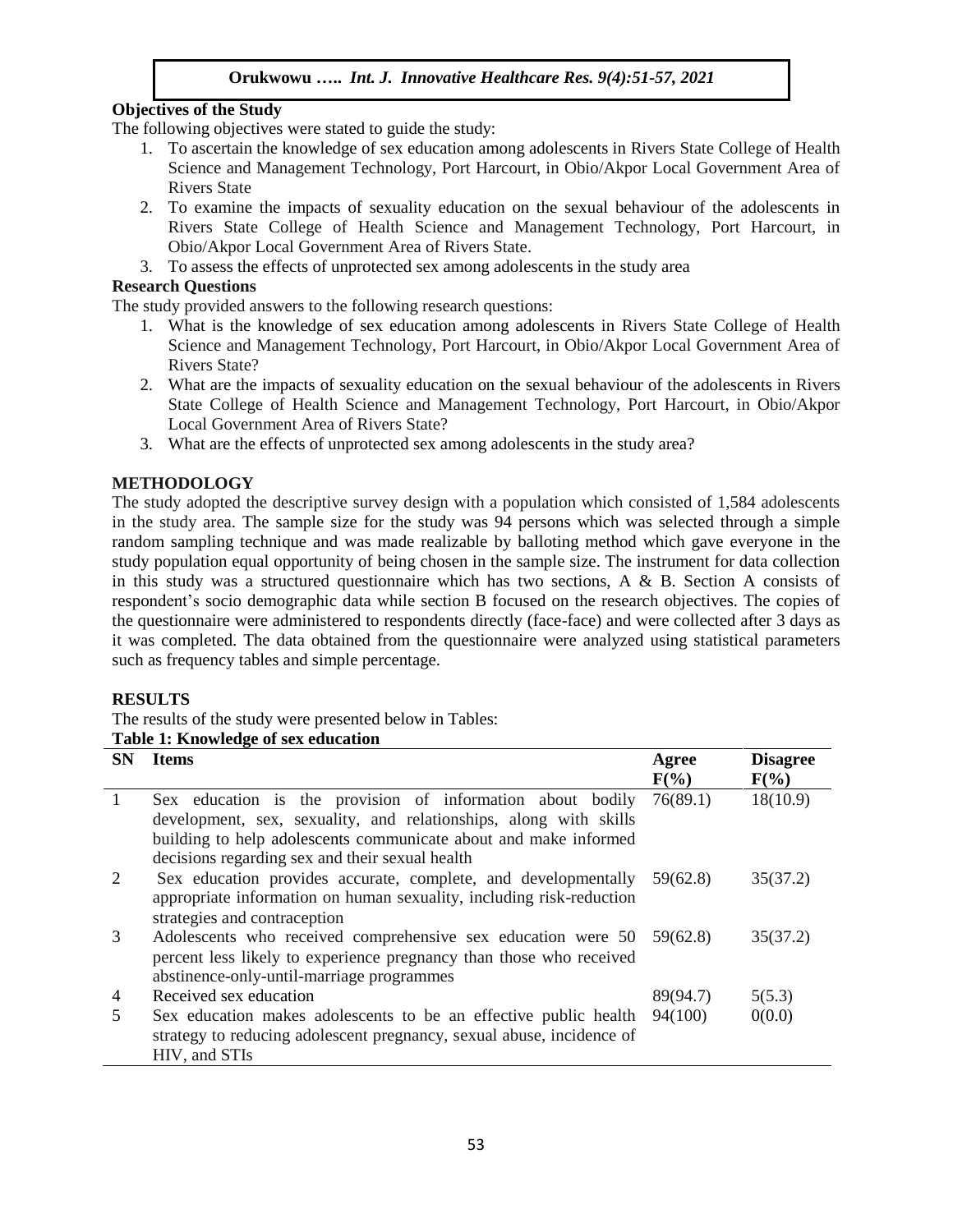Table 1 indicated that the majority 76(89.1%) of the respondents agreed that sex education is the provision of information about bodily development, sex, sexuality, and relationships; 62.8% each knew that Sex education provides accurate, complete, and developmentally appropriate information on human sexuality and adolescents who received comprehensive sex education were 50 percent less likely to experience pregnancy while 94(100%) knew that sex education makes adolescents to be an effective public health strategy to reducing adolescent pregnancy, sexual abuse, incidence of HIV, and STIs.

# **Table 2: Perceived effects of sexuality education on the sexual behaviour of the adolescents**

| <b>SN</b>      | <b>Items</b>                                                         | Agree<br>$F(\%)$ | <b>Disagree</b><br>$F(\%)$ |
|----------------|----------------------------------------------------------------------|------------------|----------------------------|
|                | It promotes understanding, value, and feeling of autonomy over their | 67(71.3)         | 27(28.7)                   |
|                | bodies                                                               |                  |                            |
| 2              | Make them respect others' right to bodily autonomy                   | 61(64.9)         | 33(35.1)                   |
| 3              | It protects their academic success                                   | 94(100)          |                            |
| $\overline{4}$ | Avoidance of negative health consequences                            | 59(62.8)         | 35(37.2)                   |
|                | It enhances communication about sexuality and sexual health          | 61(64.9)         | 33(35.1)                   |
| 6              | It brings about understanding healthy and unhealthy relationships    | 78(83.1)         | 14(16.9)                   |

Table 2 indicated that the perceived effects of sex education on adolescents' sex behaviour include the following: it promotes understanding, value, and feeling of autonomy over their bodies 67(71.3%), it protects their academic success 94(100); it brings about understanding healthy and unhealthy relationships 78(83.1%), and avoidance of negative health consequences 59(62.8%).

### **Table 3: Perceived effects of unprotected sex among adolescents**

| <b>SN</b> | <b>Items</b>                                                                                             | Agree<br>$F(\%)$ | <b>Disagree</b><br>$F(\%)$ |
|-----------|----------------------------------------------------------------------------------------------------------|------------------|----------------------------|
|           | Increasing incidence of teenage and unintended pregnancy, births 63(67.0)<br>outside of marriage         |                  | 31(33.0)                   |
| 2         | Higher rates of sexually transmitted infections and diseases (STIs $\&$ 61(64.9)<br>STDs), including HIV |                  | 33(35.1)                   |

Table 3 indicated that 63(67.0%) of the respondents agreed that increasing incidence of teenage and unintended pregnancy, births outside of marriage is one of the effects of unprotected sex while 61(64.7%) agreed that higher rates of sexually transmitted infections and diseases (STIs & STDs), including HIV is also another effect of unprotected sex among adolescents.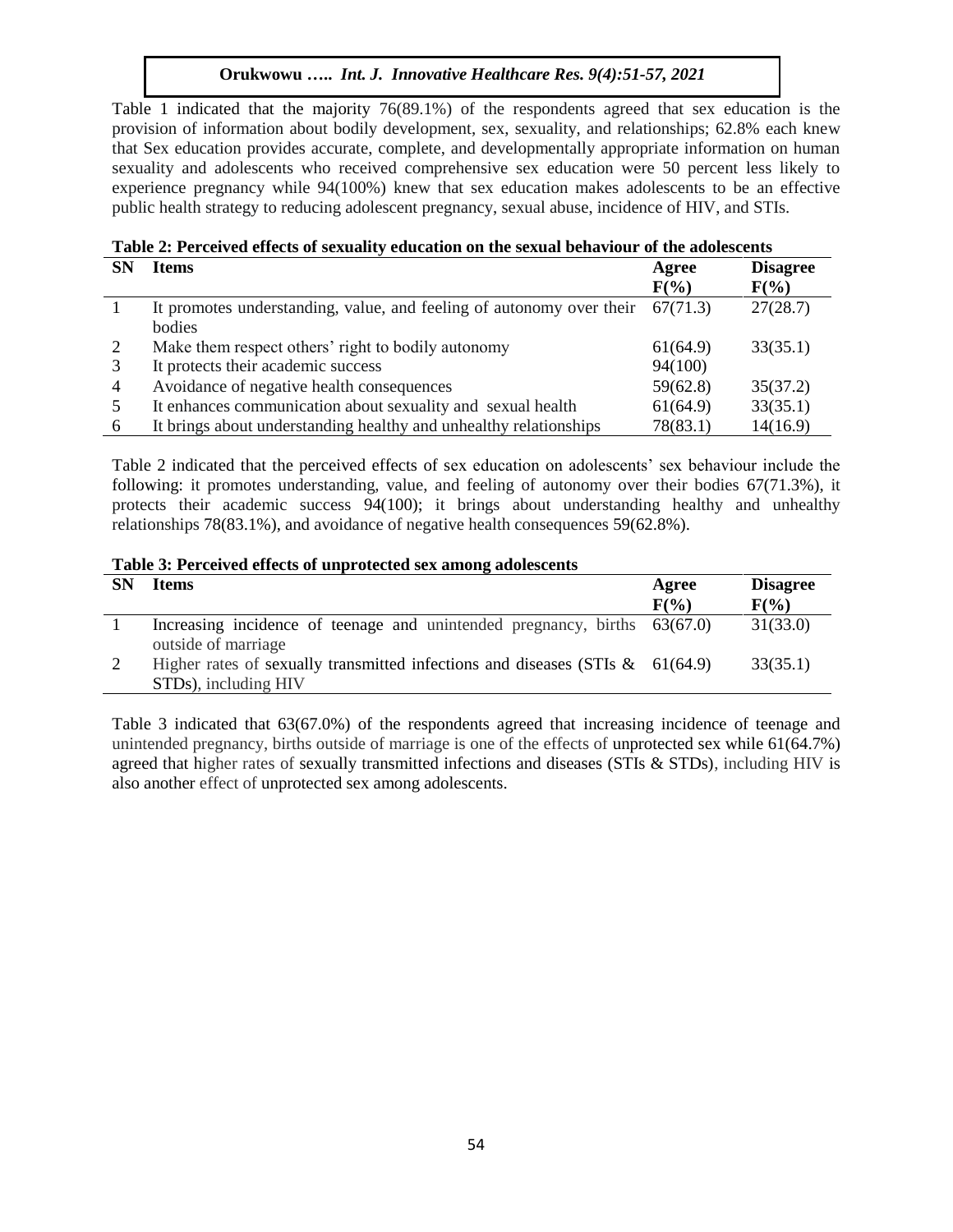

### **Fig 1: Percentage distribution showing the gender of respondents**

Fig 1 revealed that 45(47.7%) of the respondents were male while 49(52.1%) were female, hence majority of the respondents are female.



### **Fig 2: Percentage distribution showing the age of respondents**

Table 2 showed that the respondents whose age limit fall between  $10 - 12$ years were 14(14.8%), the one within the age bracket of 13 –15 years were 26(26.6%), the group between the ages of 16 - 18 years had a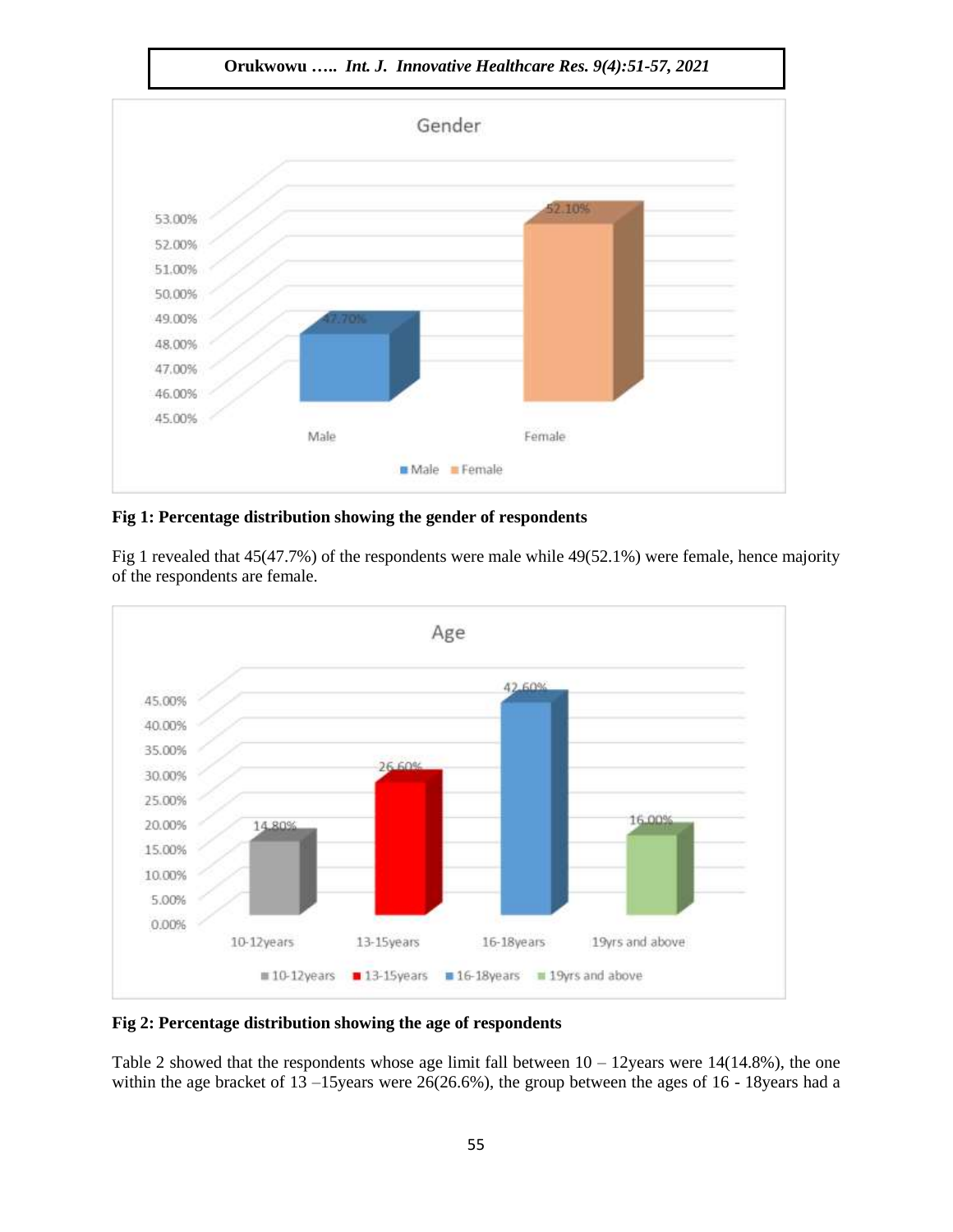**Orukwowu …..** *Int. J. Innovative Healthcare Res. 9(4):51-57, 2021*

frequency of 40(42.6%) which form the majority of the total respondents, while those within the age limit of 19 –above were 15(16.0%).



### **Fig 3: Pie chart showing the religious affiliation of the respondents**

Information obtained from fig 3 revealed that 70(74.5%) of the respondents were Christians which makes the majority of the total respondents,  $10(10.6%)$  were Islamic worshippers, while  $5(5.3%)$  were traditionalist and 9(9.6%) worship other religions.

#### **DISCUSSION OF FINDINGS**

This study is aimed at assessing impacts of sex education in reducing unprotected sex among adolescents in Rivers State College of Health Science and Management Technology, Port Harcourt, Rivers State. The finding in table 1 indicated that the knowledge of sex education is high among adolescents in the study area, since 94% of them agreed that sex education makes them to be an effective public health strategy, hence reducing adolescent pregnancy, sexual abuse, incidence of HIV, and STIs. Also 94.7% agreed that they received sex education, and 89% confirmed that sex education provides them with accurate, complete, and developmentally appropriate information on human sexuality, including risk-reduction strategies and contraception. This finding is in line with the report of World Health Organization, WHO, (2018) on "knowledge of sex education among the youths" and the study of Kim (2007), "sex education among adolescents in secondary schools".

The results of his study reported that sex education provides accurate, complete, and developmentally appropriate information on human sexuality, including risk-reduction strategies and contraception which help them take steps to protecting their health, including delaying sex, using condoms or contraception, and being monogamous and also sex education makes adolescents to be an effective public health strategy to reducing adolescent pregnancy, sexual abuse, incidence of HIV, and STIs. Similarly, the finding of the study showed that 100% of the adolescents in the study area agreed that one of the impacts of sex education was that it protects them in their academic success and 83.0% accepted that another impacts of sex education is that it brings about understanding healthy and unhealthy relationships. This finding is supported by the finding of the study conducted by Achema, Emmanuel and Mosses (2015), on impacts of sex education and adolescent academic success. The result of the study revealed that sex education Protects